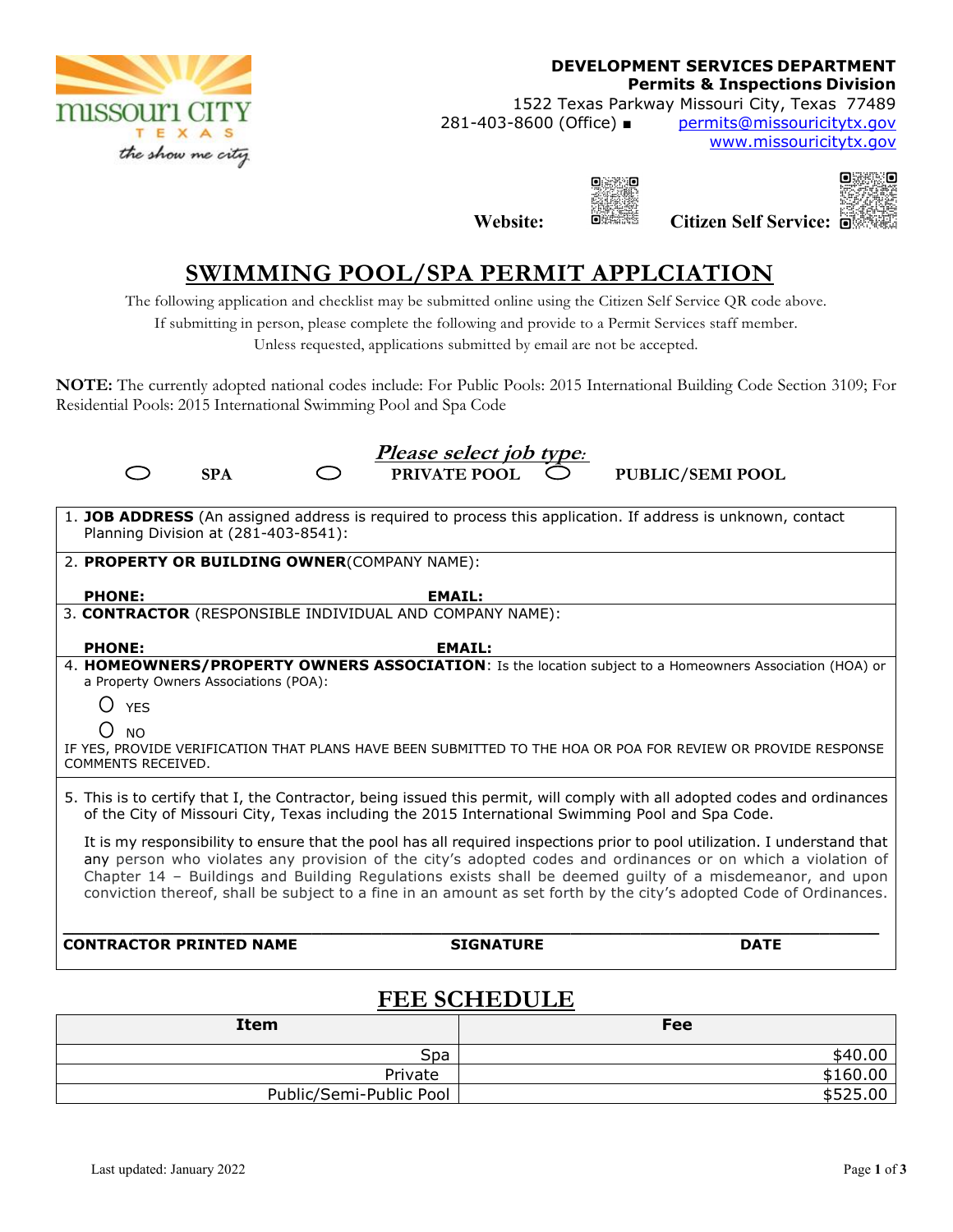

### **DEVELOPMENT SERVICES DEPARTMENT Permits & Inspections Division**

1522 Texas Parkway Missouri City, Texas 77489<br>281-403-8600 (Office) ■ permits@missouricitytx.gov

permits@missouricitytx.gov www.missouricitytx.gov



**Website: Citizen Self Service:**



## **SWIMMING POOL/SPA PERMIT APPLCIATION CHECKLIST**

1. **JOB ADDRESS** (An assigned address is required to process this application. If address is unknown, contact Planning Division at (281-403-8541):

2. **Application Submittal Date** (To be completed by staff)

3. **Application Status** (To be completed by staff) **□ COMPLETE** 

**□ INCOMPLETE**

| <b>Information/Document Required</b> |                                                                                                                                                                                                                                                                                                                                                                                                                                                                                                                                                                                                                                                                                                                        | <b>Print Copies</b><br><b>Required</b> | <b>Electronic Copy</b><br><b>Format</b> |
|--------------------------------------|------------------------------------------------------------------------------------------------------------------------------------------------------------------------------------------------------------------------------------------------------------------------------------------------------------------------------------------------------------------------------------------------------------------------------------------------------------------------------------------------------------------------------------------------------------------------------------------------------------------------------------------------------------------------------------------------------------------------|----------------------------------------|-----------------------------------------|
| <b>Staff Complete</b>                | <b>Applicant Complete</b>                                                                                                                                                                                                                                                                                                                                                                                                                                                                                                                                                                                                                                                                                              |                                        | <b>Required</b>                         |
| $\Box$                               | <b>APPLICATION FEE</b><br>$\Box$                                                                                                                                                                                                                                                                                                                                                                                                                                                                                                                                                                                                                                                                                       | N/A                                    | N/A                                     |
| $\Box$                               | <b>HOA OR POA COMMENTS OR</b><br>П<br>COPY OF NOTIFICATION<br><b>ATTACHED</b>                                                                                                                                                                                                                                                                                                                                                                                                                                                                                                                                                                                                                                          | N/A                                    | .pdf                                    |
| $\Box$                               | PLAN SHEETS THE FOLLOWING<br>$\perp$<br>(All Plans must provide a scale. For<br>Pools: $1/4'' = 1$ foot; Spas: $1'' = 1$ foot)<br>O Site Plan<br>- Pool/Spa/Wading Pool Layout:<br>Overhead view showing all<br>dimensions; Sectional view<br>showing slope, depths at shallow<br>and deep ends; slope breaks.<br><b>Equipment pad layout</b><br>O Drain Plan<br><b>O</b> Access Plan (jogging trails should<br>not be used as means of access)<br>O Deck Plan (showing slopes, drains,<br>and reinforcing steel)<br><b>O</b> Site Details<br>- Fence and Gates (showing plan<br>view and elevations)<br>- Alarm at doors leading to secured<br>pool area<br>- Stair, ladder, handhold, diving<br>board, if applicable | N/A                                    | .pdf                                    |
|                                      | (SEE PAGE 3 of 3 for continuation of<br>checklist)                                                                                                                                                                                                                                                                                                                                                                                                                                                                                                                                                                                                                                                                     |                                        |                                         |